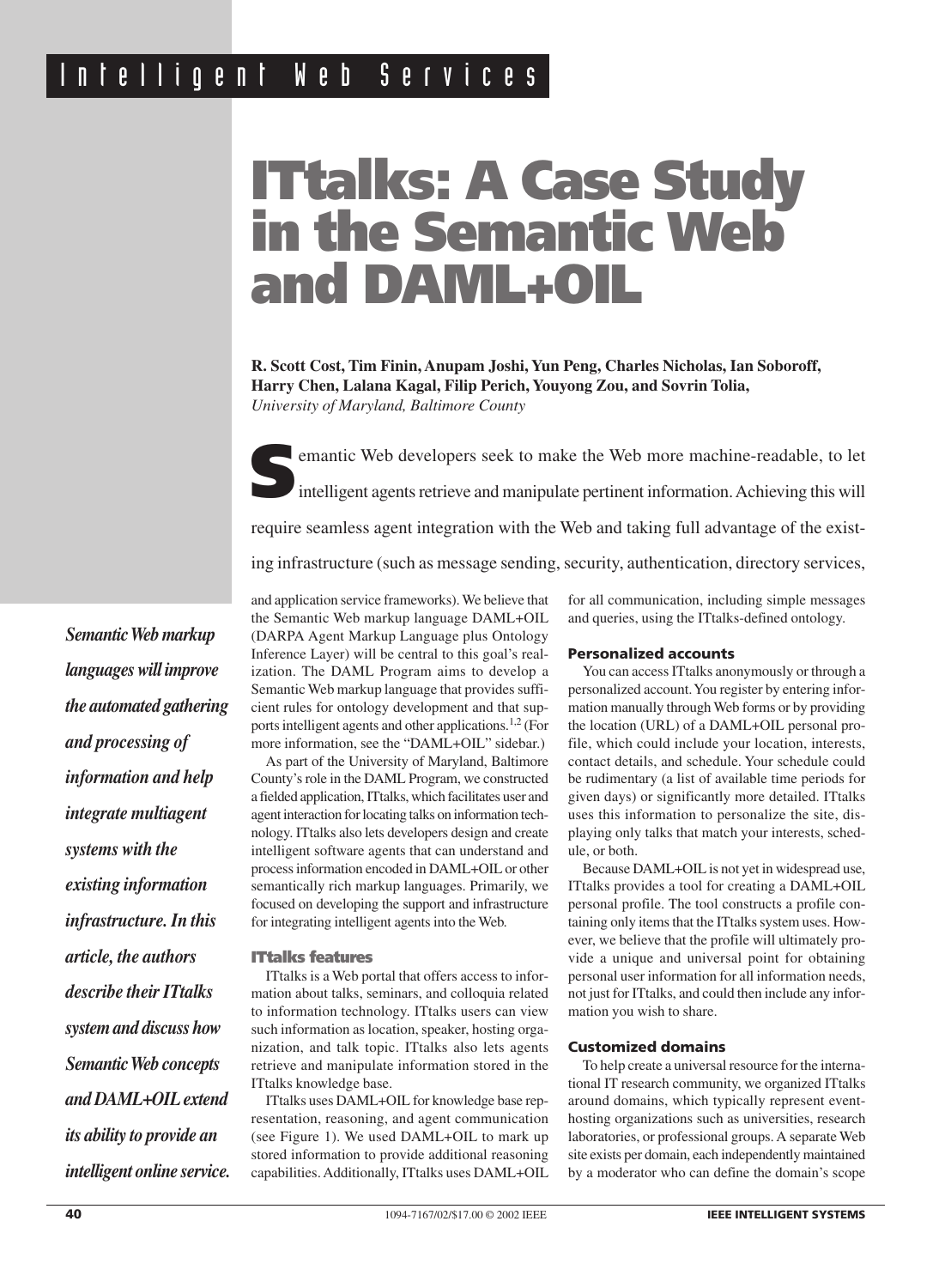# DAML**+**OIL

DAML+OIL (DARPA Agent Markup Language plus Ontology Inference Layer) is a semantic language being developed by a consortium of US-based academic and business researchers. The DAML program (www.daml.org), launched in August 2000, seeks to address the Web's limitations in providing machinereadable and, more importantly, machine-interpretable information. DAML+OIL aims to transform the currently human-oriented Web, which is largely used as a text and multimedia repository, into a Semantic Web as envisioned by Tim Berners-Lee (see Figure A).<sup>1</sup> This process augments Web pages with additional information to facilitate machine understanding.<sup>2</sup>

DAML+OIL is built on the capabilities of XML (Extensible Markup Language) and RDF(S) (Resource Description Framework and Resource Description Framework Schema). These are XML applications that help provide preliminary facilities for the Semantic Web.

The World Wide Web Consortium (W3C) developed XML as a standard for alternative data encoding on the Internet, primarily for machine processing. XML is an application profile of the well-defined and well-understood syntactic language SGML (Standard Generalized Markup Language). The XML standard lets you declare and use simple data structures, which

are stored in machine-readable XML documents. You could then process or translate the information in these documents into additional XML documents that permit human understanding, such as text-tovoice, graphics, or HTML conversion. However, XML is defined only at the syntactic level, so you cannot rely on machines to unambiguously determine the correct meaning of the tags. Consequently, XML is not suitable for representing complex knowledge.

The W3C Consortium developed RDF(S) to address XML deficiencies by adding formal semantics on top of XML. These two standards provide representation frameworks for describing relationships (named properties and values) among resources that resemble representation frameworks of semantic networks and rudimentary frame languages (such as RDF Schema). Yet, both standards are still restrictive as

knowledge representation languages because they lack support for variables, general quantification, rules, and so on.

DAML+OIL tries to build on XML and RDF(S) to produce a language that is well suited for building the Semantic Web. It follows the same path for representing data and information in a document as XML and provides rules and definitions similar to RDF(S). Additionally, DAML+OIL also provides rules for describing further constraints and relationships among resources, including cardinality; domain and range restrictions; and union, disjunction, inverse, and transitive rules. Thus, DAML+OIL endeavors to develop a universal Semantic Web markup language that can enable machines to read data and interpret and draw inferences from it.

#### **References**

- 1. T. Berners-Lee, J. Hendler, and O. Lassila, "The Semantic Web," *Scientific American*, vol. 284, no. 5, May 2001, pp. 34–43.
- 2. J. Hendler and D. McGuinness, "The DARPA Agent Markup Language," *IEEE Intelligent Systems*, vol. 15, no. 6, Nov./Dec. 2000, pp. 72–73.



**Figure A. Tim Berners-Lee's vision of the Semantic Web is founded on a base that includes URIs (uniform resource identifiers), XML (Extensible Markup Language), and RDF (Resource Description Framework).**

and let other registered users edit talk entries. For example, the http://umbc.ittalks.org moderator might configure the domain to include only talks hosted at the University of Maryland, Baltimore County (UMBC).

# **Multiple access modes**

You can access the ITtalks system through the Web or through agents acting on your behalf. The Web portal offers features including registration, search, entry, and domain administration.

To increase interoperability, you can browse ITtalks information (see Figure 2) in DAML+OIL, standard HTML with DAML+ OIL annotation, or Wireless Markup Language (WML). The ITtalks Web portal can also generate RDF Site Summary (RSS) files in response to certain queries. You can use these RSS files for various external purposes,

such as displaying upcoming talks on a departmental Web site.

To provide access for agent-based services, ITtalks uses Jackal, a communication infrastructure for Java-based agents developed by our research group at UMBC.<sup>3</sup> Jackal facilitates the use of the Knowledge Query and Manipulation Language (KQML) for agent communication.<sup>4</sup> We're adapting Jackal to the Foundation for Intelligent Physical Agents (FIPA) standards.<sup>5,6</sup> Our research group, along with other universities, is also developing a DAML+OIL ontology for the necessary conversation protocols.

# **Interchangeable ontologies**

We based ITtalks on a set of ontologies (http://daml.umbc.edu/ontologies), which describes talks and the things associated with them such as people, places, topics and interests, and schedules. Figure 3 shows some of the dependencies among these ontologies. We use the ontologies to represent and process DAML+OIL descriptions and also as a conceptual schemata against which we built the database and various software APIs.

We developed a general ontology for describing talk and paper topics. This ontology contains information required for describing talks and the relationships among them, such as "topic," "supertopic," and "related-to." Using this, we implemented an ontology to describe IT-related talks based on the ACM computer classification system (CCS). We are also developing a DAML+OIL ontology for IT talks based on a portion of the Open Directory and are considering additional classification ontologies. Figure 4 sketches some of the major classes and properties.

We use these topic ontologies to describe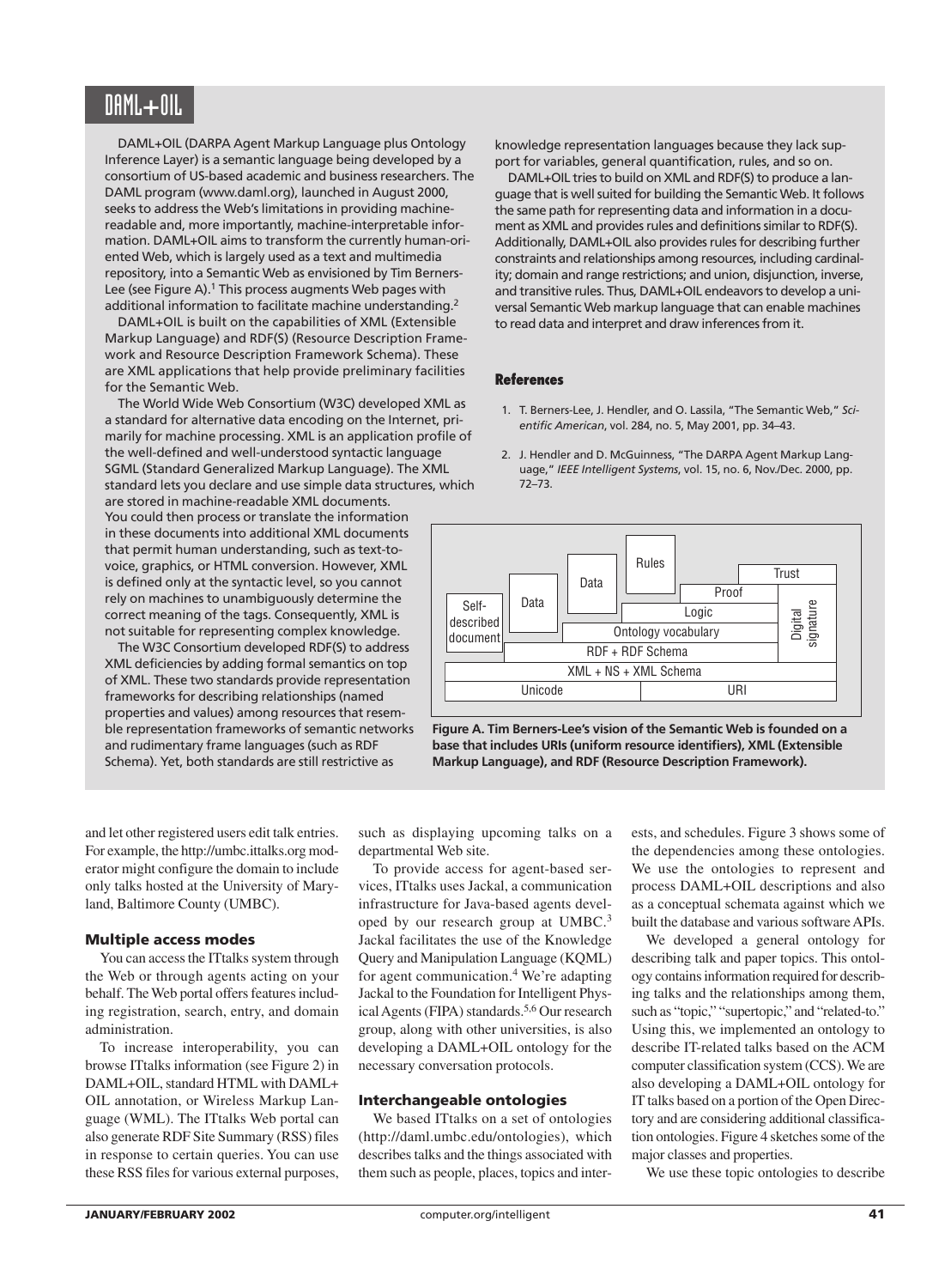

**Figure 1. The architecture for ITtalks is built around a Web server backed by a relational database. ITtalks has interfaces for human users, software agents, and Web services.** 

| $<$ rdf:RDF $>$                                                                         |                                                |
|-----------------------------------------------------------------------------------------|------------------------------------------------|
| <rdf:description about="&amp;itlink;742"></rdf:description>                             | <time:hour>13</time:hour>                      |
| <talk <="" rdf:parsetype="Resource" td=""><td><time:minute>00</time:minute></td></talk> | <time:minute>00</time:minute>                  |
| <title>Invisible Web</title>                                                            | <time:second>00</time:second>                  |
| $&$ Abstract $&$                                                                        |                                                |
| Accessing information anytime, anywhere has                                             | <location rdf:parsetype="Resource"></location> |
| $<$ /Abstract $>$                                                                       | <lnstitution>UMBC</lnstitution>                |
| $<$ BeginTime $>$                                                                       | <building>Math-Physics</building>              |
| <time:year>2002</time:year>                                                             | <room>401</room>                               |
| <time:month>01</time:month>                                                             | <street1>1000 Hilltop Circle</street1>         |
| <time:day>17</time:day>                                                                 | <city>Baltimore</city>                         |
| <time:hour>12</time:hour>                                                               | <state>MD</state>                              |
| <time:minute>00</time:minute>                                                           | $<$ Zip $>$ 21250 $<$ /Zip $>$                 |
| <time:second>00</time:second>                                                           | <country>USA</country>                         |
| $<$ /BeginTime>                                                                         | $\langle$ Location $>$                         |
| $<$ EndTime $>$                                                                         |                                                |
| <time:year>2002</time:year>                                                             | $<$ Talk $>$                                   |
| <time:month>01</time:month>                                                             |                                                |
| <time:day>17</time:day>                                                                 |                                                |
|                                                                                         |                                                |



talks and the users' interests throughout the system. The DAML+OIL ontologies let users add assertions in DAML+OIL to further characterize their interests. The topic ontologies support an automated talk classification, for which we obtained an ACM CCS training collection and are generating an Open Directory training collection to develop the necessary components. We are also developing a semiautomated component that can map topics in one ontology to topics in another, by using user-specific mapping *believes* and by exploit-

ing the fact that each ontology's nodes have an associated text collection.

# **Data entry support**

Although we have simplified data entry by supporting automatic form completion using information from the knowledge base and the user's DAML+OIL profile—it still needs improvement. Therefore, we, along with the Lockheed Martin research group, are developing a focused Web spider to collect talk announcements from open sources on the

Web. This spider will identify and automatically add key information to the ITtalks knowledge base using Lockheed Martin's AeroText information extraction system.

# **Architecture**

ITtalks uses a relational database combined with a Web server to provide user access to the system. ITtalks also has an interface for agent-based communication.

#### **Database**

The ITtalks system uses the MySQL relational database software. We store the contents of the ITtalks knowledge base in a database whose schema is closely mapped to our ontologies, describing events, people, topics, and locations. We chose MySQL because of its known reliability and because we needed software with a license that lets us offer the ITtalks package to academic and commercial institutions. We are considering replacing MySQL with a native XML database software such as dbXML.

# **Web server**

We used a combination of Apache and Tomcat as the Web portal servers. This lets us present IT talk descriptions to the user through Java servlets and JavaServer Pages files, which dynamically generate requested information in DAML+OIL, XML, HTML, RSS, and WML. ITtalks can also deliver information viewable on either a standard, computer-based phone or a WAP-enabled cellular phone.

# **A typical scenario**

To better portray user interaction with ITtalks, let's look at a simple, typical interaction. In this scenario, Jim learns from his colleagues about the ITtalks Web portal as a source of IT-related events in his area; Jim is affiliated with Stanford University.

Jim directs his browser to the www.ittalks. org main page. Seeing a link to http://umbc. ittalks.org, he selects it and is presented with a new page listing upcoming talks scheduled at UMBC, Johns Hopkins University, and other locations within a 15-mile radius (the default distance for the UMBC domain).

Jim browses the Web site, viewing announcements matching his interests and preferred locations (as provided in his explicit search queries). He requests to view the talk information in WML. Finding a talk of potential interest to a colleague, Jim takes advantage of the invitation feature, which lets him send an invitational email to any of his friends for any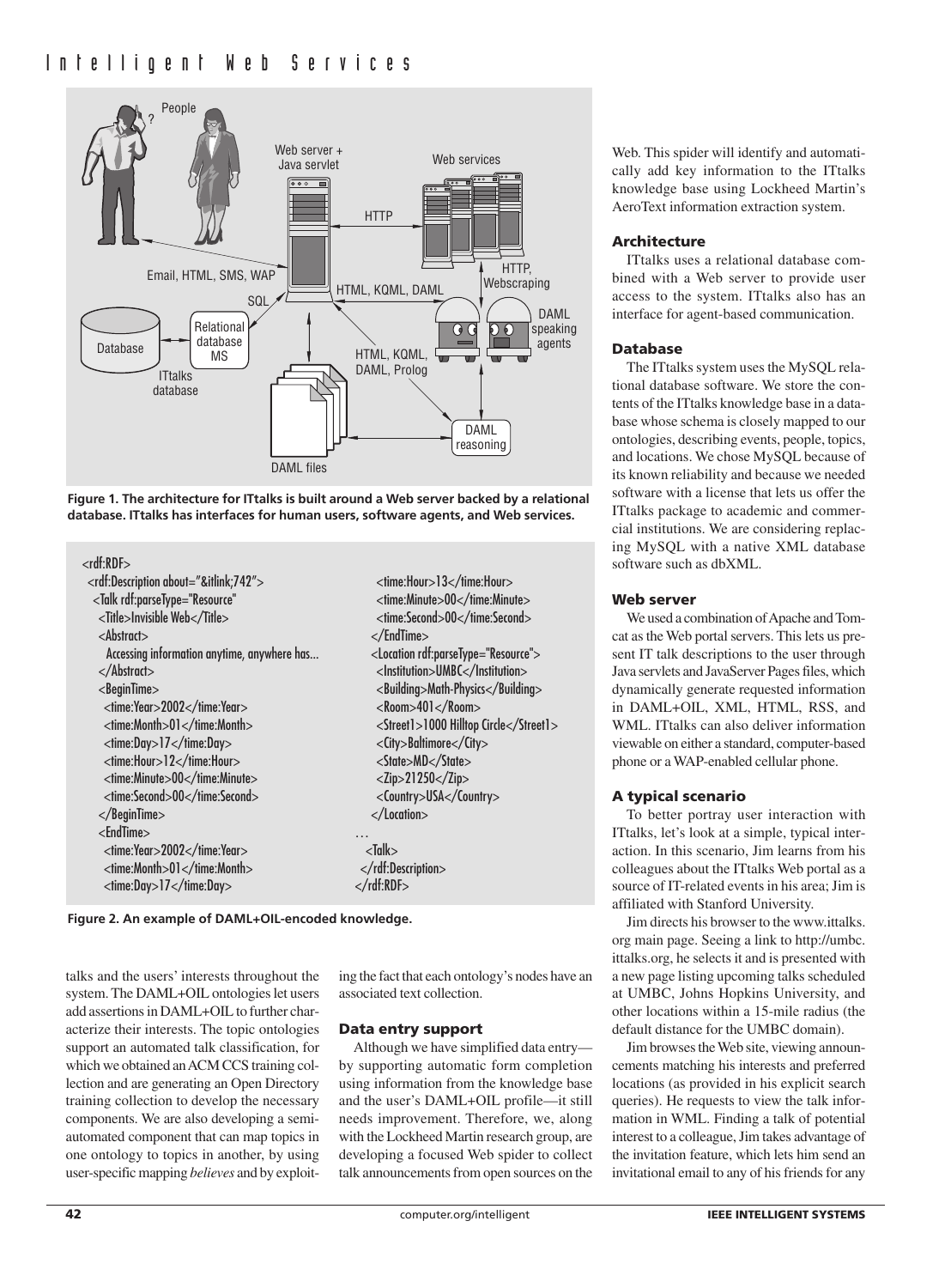

**Figure 3. The relationships among the various ontologies that ITtalks uses.**

of the listed talks. Finally, using the Personalize link on the bottom of the page, Jim creates his own http://ittalks.org main page, by providing the URL of his DAML+OIL-encoded profile. This customized page, listing talks based on his preferences, will be Jim's entrance to the ITtalks site whenever he returns.

#### **Agents**

We'd like ITtalks to demonstrate, among other things, how DAML+OIL facilitates integration of service agents with online information resources. To this end, and to extend ITtalks' capabilities, we defined several agents that support ITtalks' operation. You can view some as supporting services (such as external information services); we assume that others will exist in the general environment in the future.

# **ITtalks**

The ITtalks agent is a front end for the ITtalks system. The agent interacts with ITtalks through the Web-based interface used by humans but communicates via an ACL (Agent Communication Language) with other agents on the Web. The agent acts primarily as a gateway for agent access and does not support any advanced functionality.

## **User**

Agent research has long aimed to represent human users online through agents that can service queries and filter information for them. Although ITtalks does not require such agents to exist, we recognize the power that such agents add. Therefore, ITtalks supports interaction with user agents as well as their human counterparts. The user agent that we developed understands DAML+OIL, supports sophisticated reasoning, and communicates via a standard ACL. It reasons by means of XSB, a logic programming and deductive database system for Unix and Windows developed at the State University of New York, Stony Brook.

# **Calendar**

Although a user agent might contain the necessary knowledge about its user's schedule, we believe that it will benefit from assigning the calendar-based facts and preferences to a separate calendar agent. This lets the user agent use the same protocol to consult the user calendar and other groups' or users' calendar agents. The calendar agent can only represent abstraction to an already existing infrastructure such as Microsoft Outlook or other desktop–server applications. The calendar agent can also represent a room and thus permit reuse of the same principles of participation and event scheduling.

# **Classifier**

ITtalks uses a classifier, or recommender, agent that is invoked when a user enters a new talk. On the basis of the talk's abstract, the classifier returns ACM CCS numbers along with a rank, in descending order. Using a local table of classification numbers and names, ITtalks will suggest to the user 10 possible topics.

# **MapQuest**

The MapQuest agent is a wrapper agent that lets ITtalks use external services. It interacts directly with agents (for example, the ITtalks and user agents) and accepts requests for information such as the distance between two known locations. It then phrases an appropriate request to the MapQuest system, parses the results, and generates a response. We could also generically name this agent a distance agent and use any external service (or combination of several, as needed).



**Figure 4. The ontologies that ITtalks uses are relatively simple, such as the topics ontology it uses to describe talk topics and user interests.**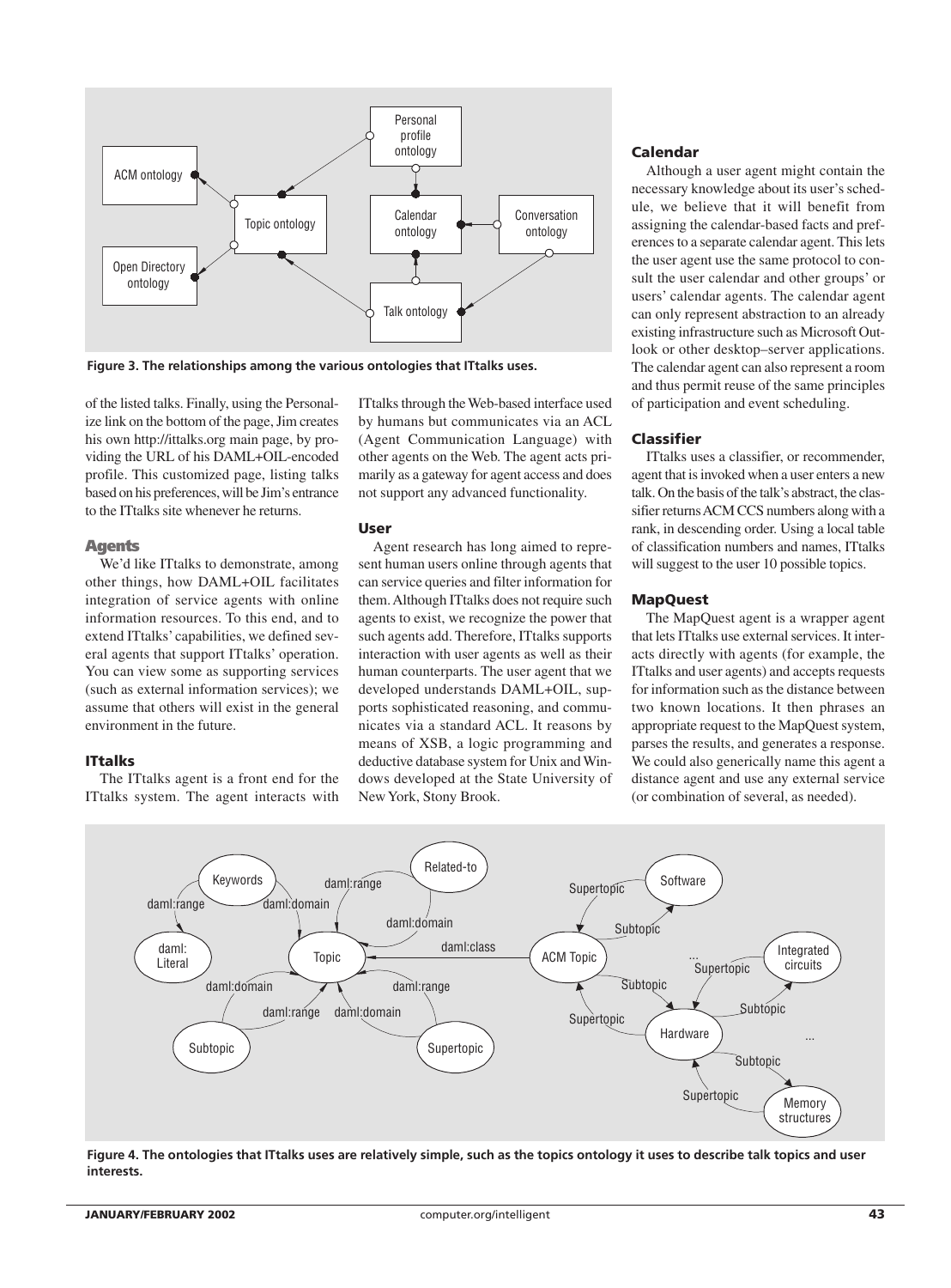

**Figure 5. Agent interactions in the ITtalks agent scenario.**

# **Scenario: Advanced features**

We continue our scenario with user Jim to demonstrate more advanced interactions that ITtalks offers. Jim has registered with ITtalks and left instructions for the system to notify him when certain types of talks are scheduled.

ITtalks discovers an upcoming talk that might interest Jim. Based on his preferences, ITtalks opts to notify Jim's user agent directly via an ITtalks agent, which forwards the message using an ACL. Jim's user agent then consults Jim's calendar agent to determine his availability and the MapQuest agent for the distance from Jim's predicted location at the time of the talk (see Figure 5).

Some more sophisticated interactions, which we plan to implement, could potentially take place at this time. For example, the calendar and user agents might decide to alter Jim's schedule and contact a colleague's user agent. Or, the user agent could request more information about the speaker and event by contacting other agents or Web sites, such as a CiteSeer-based agent.7 Finally, after making a decision, the user agent could notify the ITtalks agent, indicating that Jim will or will not attend. The ITtalks agent would then make the appropriate adjustments to the ITtalks database.

Future implementations might also allow for even more complex interactions. Say that a research group employs Jim but has limited funding. The group lets only one researcher at a time attend a particular IT event. Consequently, the user agent cannot decide on Jim's participation until it interacts with other agents representing Jim's employer and colleagues. In this case, a decision and election of a group representative requires an interaction involving an agent virtual community.

The user agent could also benefit from participating in virtual communities thanks to recommendations it obtains from other user agents. One user agent might recommend an IT event given its owner's experiences from attending a past talk of the same speaker. Another user agent might decide to share comparisons of two competing times and locations for an identical IT event. Yet another user agent might simply share its owner's intension to attend a particular IT event. Thus, each virtual community member could profit from these and other recommendations and reflect these social filtering methods in its own decisions.

Finally, future implementations might factor in smart offices.<sup>8,9</sup> For example, the ITtalks agent could directly contact an agent representing an IT event location. This room agent could use varying service discovery techniques<sup>10,11</sup> to locate a projector in the room and instruct it to download a Power-Point presentation before the speaker's arrival. Moreover, the room agent might also try to contact additional agents in the IT event's vicinity to decrease the possible noise level from other rooms and to verify that a hallway agent has requested enough refreshments during the event.

# **Benefits of DAML+OIL**

ITtalks benefits significantly from its use of a semantic markup language. DAML+OIL specifies the ontologies that we use extensively in our system for personal profiles and as a content language for agent communication. Without DAML+OIL, specifying topic schedules, interests, and assertions would be very difficult. As an ACL, DAML+OIL offers more flexible semantics than KIF (Knowledge Interchange Format) or other content languages that only provide syntax. The greatest benefit DAML+OIL gives ITtalks is the ability to interact with any DAML+OILcapable agent without human supervision. Consequently, all these benefits enable more efficient interaction between the system and its users—humans or software agents. (See the "Related Work" sidebar.)

# **Interoperability standard**

Using DAML+OIL lets us easily share ITtalks content with other DAML+OIL-aware applications and agents. In the future, we could also offer a simple extension to let arbitrary agents register and interact with ITtalks for various purposes. For example, a Centaurus room manager agent<sup>8</sup> could watch ITtalks for events happening in a particular room to enable better scheduling. DAML+OIL also acts as an interoperability standard, by letting other sites publish announcements marked up in our ontology, making their talks available for inclusion in ITtalks.

# **Agent communication language**

In the future Semantic Web, agents will create, access, modify, enrich, and manage DAML+OIL documents as a way to disseminate and share knowledge. Because DAML+ OIL documents will be the objects of discourse, DAML+OIL and ACLs must be successfully integrated. Agents will need to exchange DAML+OIL documents and exchange *informational attitudes* about DAML+OIL documents. Using an ACL, agents can talk about DAML+OIL documents. Thus, we hope to integrate ACL work and concepts with a universe of DAML+OIL content.

# **Distributed trust and belief**

Agents have difficulty knowing what information sources (for example, documents, Web pages, and agents) to believe or trust in an open, distributed, and dynamic world and how to integrate potentially contradictory information. We can use DAML+OIL to support *distributed trust and reputation management*, 12,13 by forming the basis of a logic for *distributed belief transfer* that will enable more sophisticated, semantically driven rule-based techniques for information integration and fusion. Distributed trust involves authentification and access control based on the conformance of a user's credentials to a predefined security policy. We are considering *distributed belief* as a way for agents to garner required information. For example, an agent would believe that the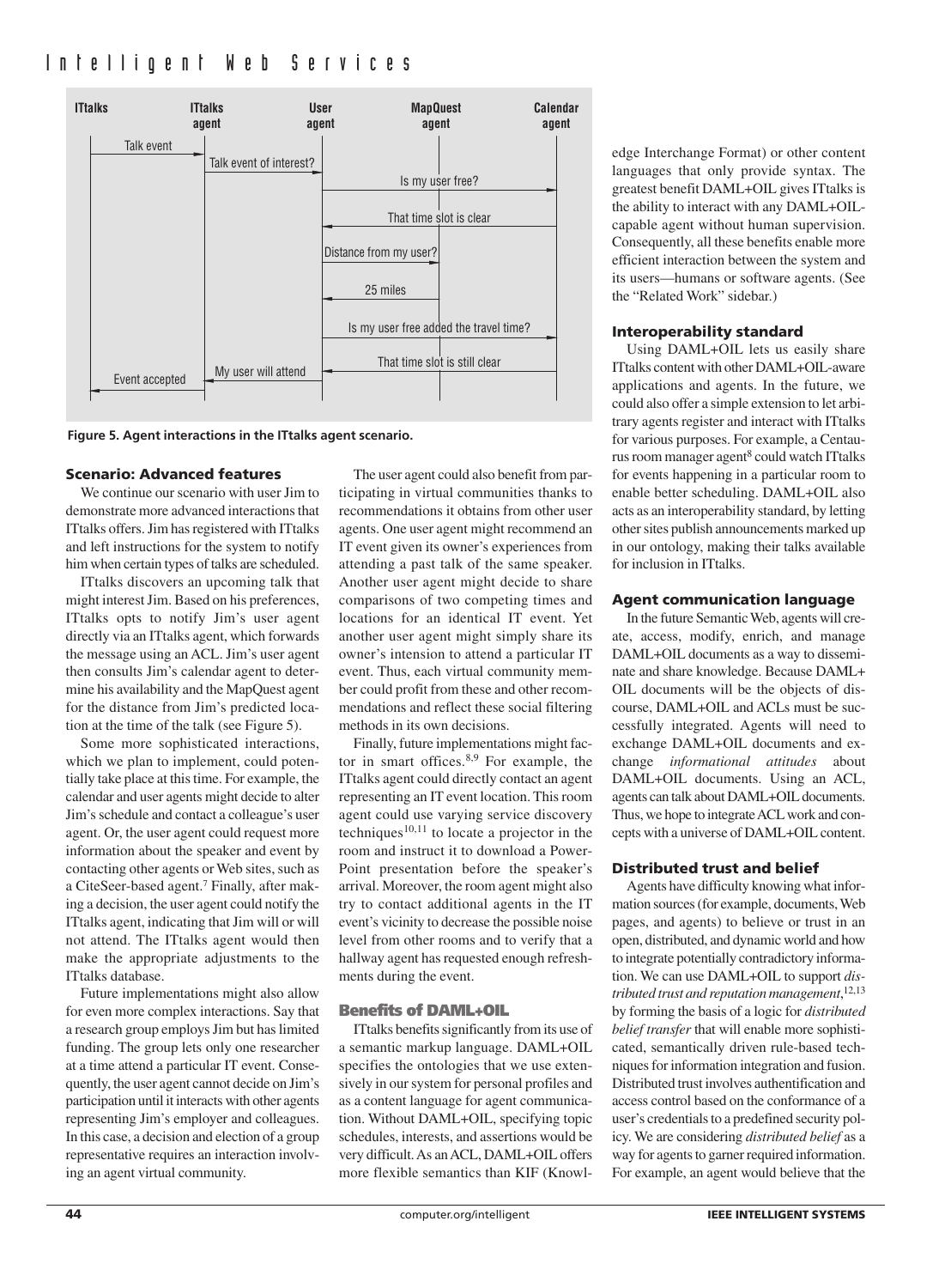# Related Work

ITtalks must address two general problems: generating the Semantic Web markup for talk announcements and integrating and fusing information from different systems.

ITtalks uses text classification to automatically generate topic descriptors for markup, using the Carnegie Mellon University Rainbow program (www-2.cs.cmu.edu/~mccallum/bow). Kamal Nigam and his colleagues have also written a good reference for text classification.<sup>1</sup>

The Lockheed Martin AeroDAML project (http://ubot. lockheedmartin.com/ubot) offers a more powerful approach to automatically generating markup for natural language documents. The project tackles the markup generation problem by combining its proprietary natural language processor, AeroText, with the DAML+OIL language for knowledge representation. Consequently, software agents can use AeroDAML to automatically annotate existing Web pages to overcome the syntactic complexity and semantic ambiguity of otherwise inaccessible information.

ITtalks uses a multiagent systems approach (http://agents. umbc.edu) to integrate information from different sources.

Specifically, it wraps each information source or destination with code to enable it to act as an agent. The resulting system of agents communicates with each other using the Foundation for Intelligent Physical Agents (http://fipa.org) agent communication language and associated standards.

The WebScripter (www.isi.edu/Webscripter) system, developed at the Univ. of Southern California Information Sciences Institute, offers another approach to information fusion on the Semantic Web. WebScripter collects DAML-encoded information from multiple, heterogeneous Web sources and combines them by extracting and fusing the encoded information into reports. WebScripter comprises two software components: the report-authoring environment for defining reports, and the report instantiation component that generates new reports from DAML instances and makes them available on the Web.

#### **Reference**

1. K. Nigam et al., "Text Classification from Labeled and Unlabeled Documents Using EM," *Machine Learning*, vol. 39, nos. 2–3, 2000, pp. 103–134.

http://w3c.org/xml page would always have current information about XML.

We use DAML+OIL's expressiveness by employing it to describe the security policies, credentials, and trust relationships that form the basis of trust management. Policies specified in this way contain semantic meaning, which facilitates their integration and improved conflict resolution. Also, other applications will be able to interpret the agent's credentials (such as authorization certificates) correctly, universalizing these credentials. Similarly, describing beliefs and associating levels of trust with them is straightforward, and deducing belief is uniform for different applications and services.

# **Data entry support**

ITtalks supports intelligent form filling, making it easier for users to enter and edit information in their profiles and talk announcements. Additionally, it provides automatic form filling when an editor tries to enter information about an entity that already exists in the knowledge base.

# **Entering talks**

To make ITtalks successful, we must simplify the entry of new talk descriptions into the system. We address this problem using three complementary approaches: an enhanced Web interface, acceptance of marked-up announcements, and automated text extraction. DAML+ OIL plays a key role in the first two and is the target representation for the third.

# **Enhancing the Web interface**

Although our implementation of auto-

matic form filling for entities already entered in the knowledge base does not directly use DAML+OIL, it can support a more generalized version of a form-filling assistant. This depends on

- Tagging Web form widgets with DAML+ OIL descriptions of what they represent
- Capturing dependencies among data items in DAML+OIL
- Compiling these dependencies into an appropriate execution form (for example, JavaScript procedures) that can drive the Web form interface

Additionally, we plan to investigate multimodal support, where users can enter new information through keyboard or vocal input. When filling in a form, the user would speak to enter data in each field. On receipt of the voice-filled form, ITtalks would try to infer the recorded sound's meaning, obtain additional information based on the knowledge and rules stored in the ITtalks system, and present the user with a completed form for verification. This enhancement would let ITtalks provide voice-entry support for devices with limited keyboard functionality, such as PDAs or cellular phones.

# **Text classification**

For ITtalks to filter talk announcements on topic matches, we must know the appropriate topics for each talk. Initially, we required users to manually select appropriate topic categories from the ACM CCS hierarchy. However, the user faces a daunting task of navigating a hierarchy of nearly 300

topics, many with unfamiliar meanings. Trying to select their own topics to characterize their interests can be equally daunting. Ultimately, we would like to use more than one topic hierarchy to classify both talk topics and user interests (for example, ACM CCS and Open Directory nodes), which further complicates the problem.

To address this, we built an automatic text classifier to suggest appropriate terms in a hierarchy for classifying a talk based on its title and abstract. We used the classifier package from the Bag Of Words toolkit by Andrew McCallum at Carnegie Mellon University. This library provides support for a wide variety of text classification and retrieval algorithms. We used the Naive Bayes algorithm, which is widely used in the classification literature and fairly effective, and was quick to learn the 285 classes in our test collection. We plan to use the same classification agent to suggest interest terms for users based on text found by searching their Web pages.

Additionally, we are also developing a tool for mapping multiple ontologies. Such a tool will, for example, let each user select a preferred topic ontology on the fly, and the ITtalks system will immediately adapt and present the personalized filtering results. As a prototype of the mapping tool, we chose a semiautomatic approach that lets users manually select relations (*landmarks*) amonγ specific topics across the ontologies—for example, broader, narrower, and similar. Subsequently, the tool automatically computes the remaining mappings via the user-specified relations and our automatic text classifier, using training sets of documents for the ontologies.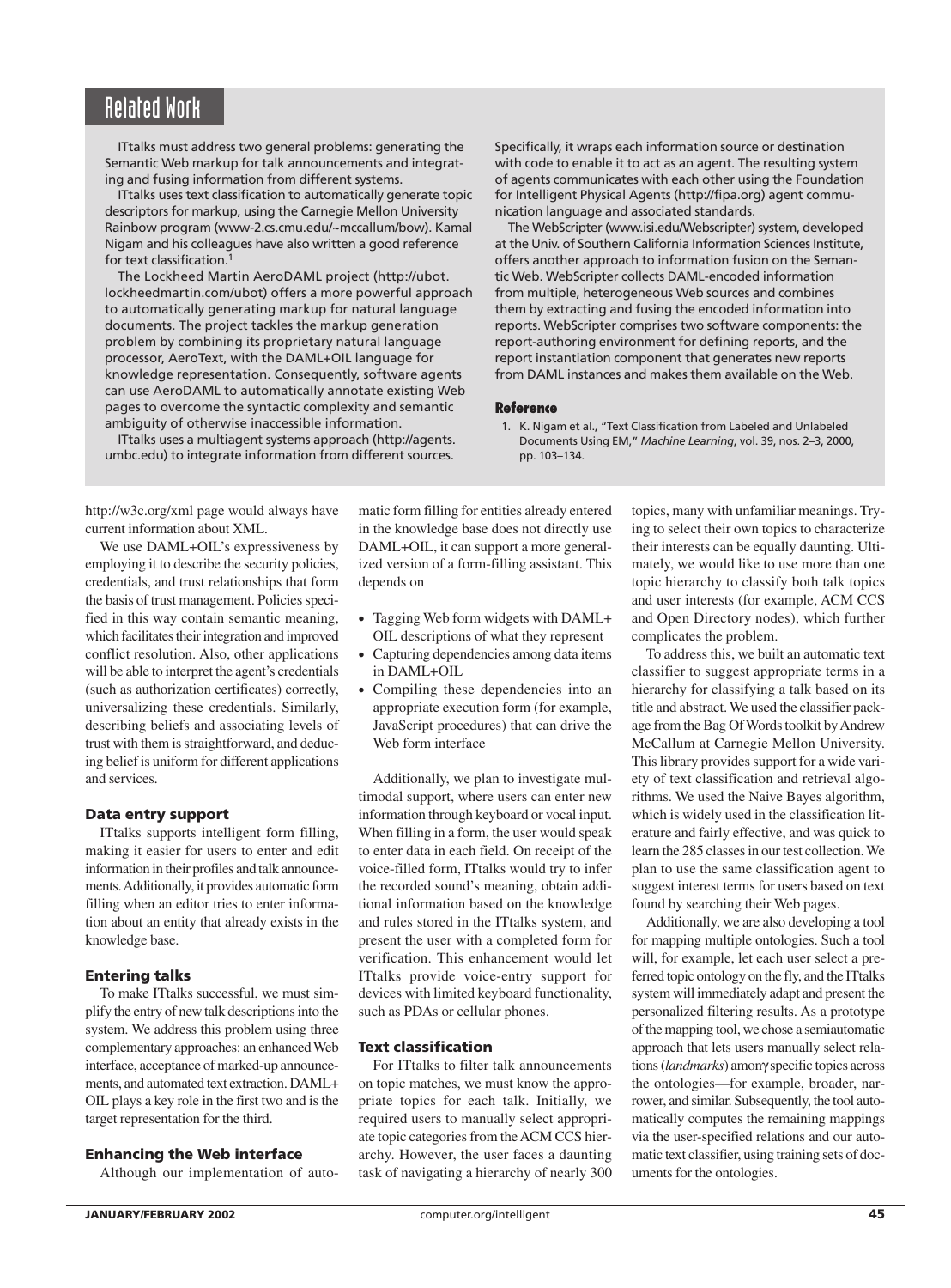The automated mapper then performs two operations. First, it accepts marked-up announcements. An easy way to enter new talk announcements is to supply an already marked-up document. The ITtalks interface lets you enter a URL for a talk announcement marked up in ontologies that ITtalks understands. Currently, these only include the native ontologies we built for this application. If talk announcements were available with semantic markup using other ontologies, we might be able to provide rules and transformation that could map or partially map the information into the ITtalks ontologies. We expect to encounter such marked-up announcements as the Semantic Web develops.

In the next step, the automated mapper automatically extracts the information. We would like to process talk announcements in plain text or HTML and automatically identify and extract the key information. This would let us fill the ITtalks database with information obtained from email or Web announcements. Others have studied the problem of recognizing and extracting information from talk announcements, mostly for use in a machine learning application. $14,15$ 

# **User profiles**

We use personal profiles to help ITtalks meet individual user requirements. You can easily share this profile, and the use of DAML+OIL will allow more expressive content for schedules, preferences, and interests. The notion of a personal profile and a user agent are closely linked; a user might have one or the other, or both. The profile would likely express much of the information encoded in a user agent's knowledge base. Conversely, an agent would likely be able to answer queries about information in a profile.

# **Future directions**

Because most users don't have personal agents, we have been developing one that you can use with this system. However, we'd like ITtalks to be able to interact with external agents of any type. The agent we are developing reasons about the user's interests, schedules, and assertions and uses the MapQuest agent to determine if a user can attend a particular talk.

We are developing a framework to use DAML+OIL in distributed trust and belief. DAML+OIL expressions on a Web page that encodes an agent's statement or other speech act are signed to provide authentication and integrity. We are working on an ontology for the description of permissions, obligations, and policies in DAML+OIL, which will support their use, exchange, and delegation by agents.

To make the data entry process more efficient, we are developing a focused Web spider, which will collect talk announcements from the source and identify key information using a text extraction system. The spider will add all found and relevant information to the ITtalks knowledge base.

In the future, all services that require personal user information should access the same user profile, eliminating the need to repeatedly enter the same information for a multitude of services. We believe that the new standard for XML Signature and Encryption under development might provide a mechanism by which users could control access to different parts of their profile.

**O**ur system demonstrates the value of markup languages to the Semantic Web through its ability to improve Web agent functionality and to represent ontologies and ACLs. Each ITtalks Web page contains the necessary information for an agent to retrieve the page's DAML+OIL-encoded description and a responsible agent's contact information to provide more effective conversation. ITtalks thus gives each agent the ability to retrieve and manipulate all ITtalks-related information through a Web site interface or a direct agentto-agent conversation. Hence, by combining the features of existing Web applications with the DAML+OIL-based knowledge and reasoning capabilities, we believe ITtalks presents a true Semantic Web application.  $\blacksquare$ 

# **Acknowledgments**

The Defense Advanced Research Projects Agency under contract F30602-00-2-0 591 AO K528 as part of the DAML program (www. daml.org) partly supported this research.

# **References**

- 1. J. Hendler, "Agents and the Semantic Web," *IEEE Intelligent Systems*, vol. 16, no. 2, Mar./ Apr. 2001, pp. 30–37.
- 2. S.A. McIlraith, T.C. Son, and H. Zeng, "Semantic Web Services," *IEEE Intelligent Systems*, vol. 16, no. 2, Mar./Apr. 2001, pp. 46–53.
- 3. R.S. Cost et al., "Jackal: A Java-Based Tool for Agent Development," *Proc. Workshop Tools for Developing Agents* (AAAI 98), AAAI Press, Menlo Park, Calif., 1998, pp. 73–82.
- 4. T. Finin,Y. Labrou, and J. Mayfield, "KQML as an Agent Communication," *Software Agents*, MIT Press, Cambridge, Mass., 1997, pp. 291–316.
- 5. *FIPA 97 Specification Part 2: Agent Communication Language*, tech. report, Foundation for Intelligent Physical Agents, 1997; www. fipa.org (curent Jan. 2002).
- 6. F. Bellifemine, A. Poggi, and G. Rimassa, "Developing Multi Agent Systems with a FIPA-Compliant Agent Framework," *Software: Practice and Experience*, vol. 31, no. 2, Feb. 2001, pp. 103–128.
- 7. K.D. Bollacker, S. Lawrence, and C.L. Giles, "Citeseer: An Autonomous Web Agent for Automatic Retrieval and Identification of Interesting Publications," *Proc. 2nd Int'l Conf. Autonomous Agents* (Agents 98), ACM Press, New York, 1998, pp. 116–123.
- 8. L. Kagal et al., "A Framework for Intelligent Services in a Mobile Environment," *Proc. Int'l Workshop Smart Appliances and Wearable Computing* (IWSAWC), 2001, pp. 195–201.
- 9. A. Cedilnik et al., *A Secure Infrastructure for Service Discovery and Access in Pervasive Computing*, tech. report TR-CS-01-12, Computer Science and Electrical Eng. Dept., Univ. of Maryland Baltimore County, Baltimore, Md., 2001.
- 10. D. Chakraborty et al., "Dreggie: Semantic Service Discovery for m-Commerce Applications," *Proc. Workshop Reliable and Secure Applications in Mobile Environment*, 2001, pp. 28–31.
- 11. O. Ratsimor et al., "Agents2go:An Infrastructure for Location-Dependent Service Discovery in the Mobile Electronic Commerce Environment," *Proc. ACM Mobile Commerce Workshop*, ACM Press, New York, 2001.
- 12. L. Kagal et al., "An Infrastructure for Distributed Trust Management," *Proc. Autonomous Agents Workshop Norms and Institutions in Multiagent Systems* (Agents 01), 2001.
- 13. N. Li and B. Grosof, "A Practically Implementable and Tractable Delegation Logic," *IEEE Symp. Security and Privacy*, IEEE Computer Soc. Press, Los Alamitos, Calif., 2000, pp. 27–42.
- 14. T. Eliassi-Rad and J. Shavlik, *Instructable and Adaptive Web-Agents That Learn to Retrieve and Extract Information,* tech. report 2000-1, Machine Learning Research Group, Dept. of Computer Sciences, Univ. of Wisconsin, Madison, 2000.
- 15. F. Ciravegna, "Learning to Tag for Information Extraction from Text," *Proc. 14th European Conf. Artificial Intelligence Workshop on Machine Learning for Information Extraction*, 2000.